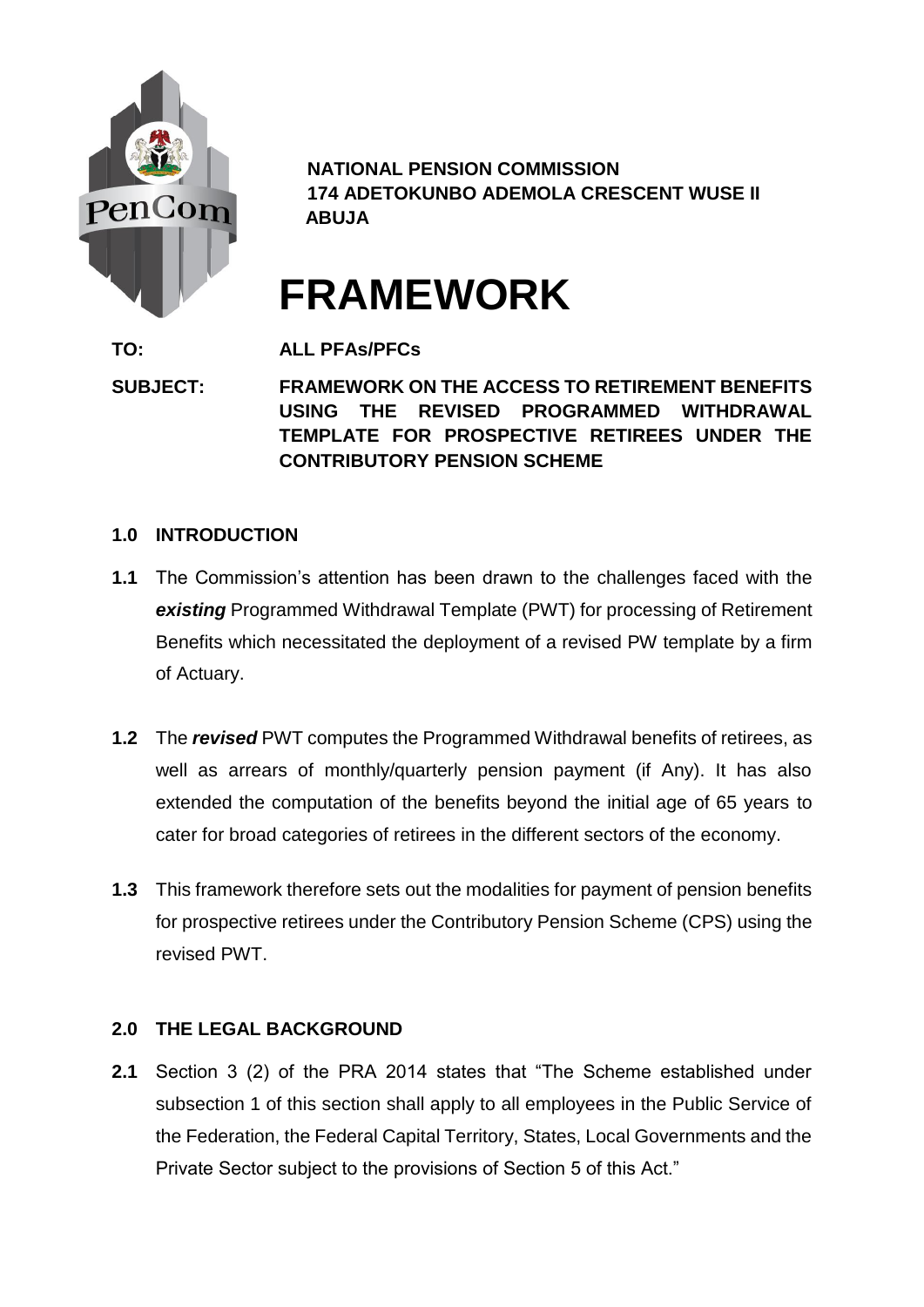**2.2** Section 5 (1b) of PRA 2014 states that "The categories of persons exempted from the CPS are -

"any employee who is entitled to retirement benefits under any pension scheme existing before the 25<sup>th</sup> day of June, 2004, being the commencement date of the Pension Reform Act, 2004, but as at the date had 3 years or less to retiree."

# **3.0 OBJECTIVES**

- 3.1 The Framework outlines the procedures for payment of retirement benefits for prospective retirees using the revised PWT.
- 3.2 The Framework also establishes uniform set of rules, standards and parameters to be adopted by all Pension Operators.

# **4.0 ELIGIBILITY**

- 4.1 This Framework applies only to employees who retire under the CPS and are yet to be programmed as at 15 May, 2018.
- 4.2 Retirees who choose the Programmed Withdrawal option as their preferred mode of retirement benefit payment or Retiree Life Annuity (RLA) Option at retirement as at 15 May, 2018.

# **5.0 RULES OF GENERAL APPLICATION**

- 5.1 The effective date for implementation of the revised PWT shall be 15 May 2018. Subsequent reviews of the PWT shall be advised by the Commission.
- 5.2 The revised PWT would be adopted to compute the retirement benefits of prospective retirees who would be programmed in line with the requirement of Section 7 of the PRA 2014.
- 5.3 The RSA balance to be used for the computation shall be inclusive of the unavailable balance in Voluntary Contributions for augmenting retirement benefits (if any).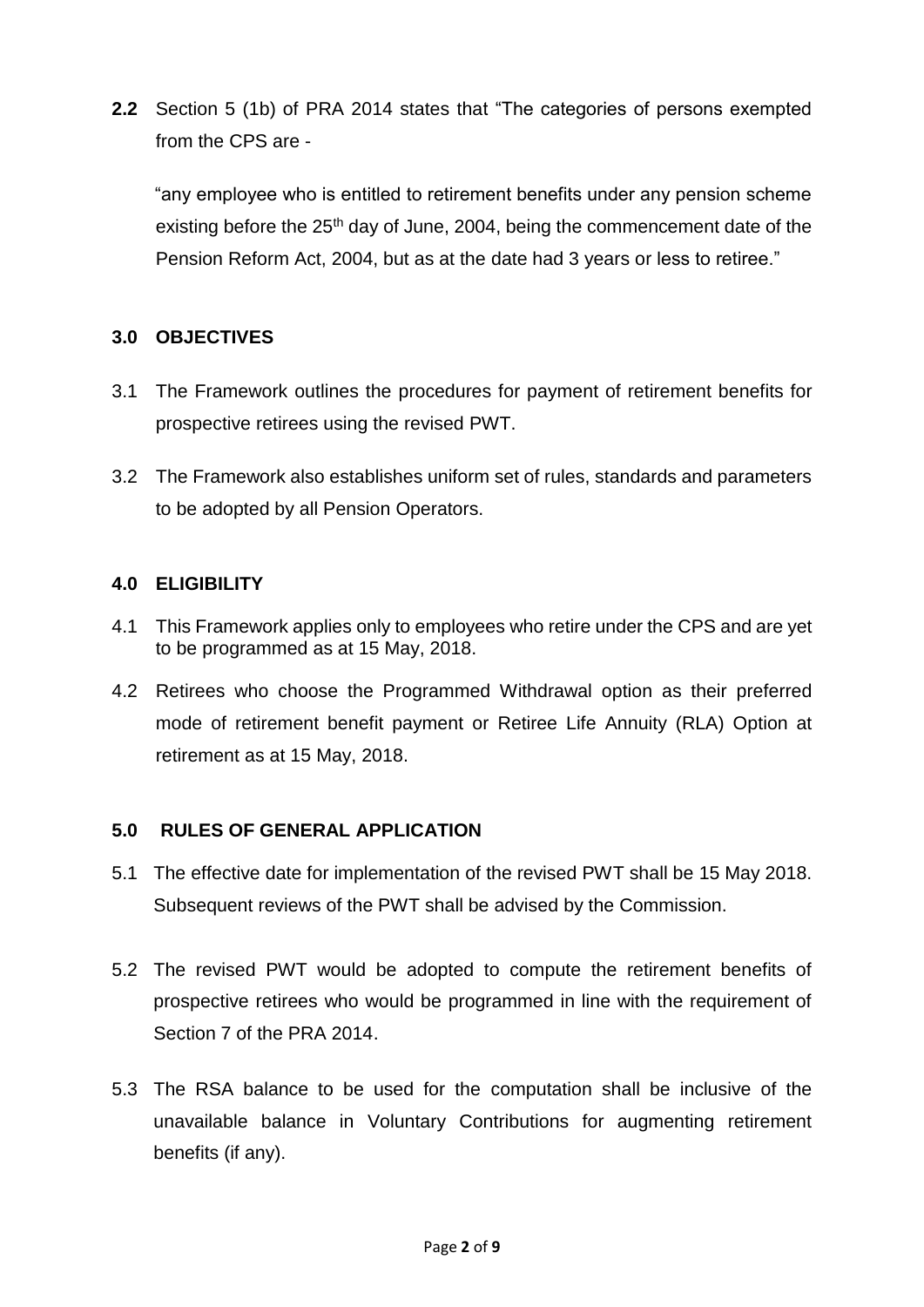- 5.4 The PFA shall adopt the revised PWT to calculate the total upfront payment for retirees who choose the RLA option. In addition the PFA shall set aside onemonth Pension to cover the period of processing and transfer of RLA premium to the RLA provider.
- 5.5 For Treasury Funded MDAs, the balance of the RSA after 5.4 above and the validated Final Salary would be issued to the retirees for the purpose of getting a Provisional Annuity Agreement.
- 5.6 For other Public and Private Sector, the balance of the RSA after 5.4 above would be issued to the retirees for the purpose of getting a Provisional Annuity Agreement.
- 5.7 The minimum pension shall be 50% of the final salary of the retiree.
- 5.8 The Minimum Regulatory lumpsum shall be 20% of the RSA balance. However the retiree is at liberty to choose between the minimum statutory and maximum statutory lumpsums.
- 5.9 For retirees whose RSA balance is not sufficient to provide for 50% of their Final Salary as pension, after taking the Minimum Regulatory lumpsum of 20% of the RSA balance the PWT generated agreed pension would be less than 50% of his final salary.
- 5.10 All requests shall be submitted to the Commission for approval within 48 hours of signoff of the Programmed Withdrawal Agreement (PWA).
- 5.11 Once a PWA had been signed off, a retiree cannot request for another lump sum where there is no additional inflow.
- 5.12 The date of programing shall be the date that the PWA was executed between the Pension Fund Administrator (PFA) and the Retiree.
- 5.13 The applicable date of retirement for disengaged/retired employees before attaining the age of 50 years shall be the date of the  $50<sup>th</sup>$  birthday. This includes those that had accessed 25% of their RSA balance on Temporary Loss of Employment.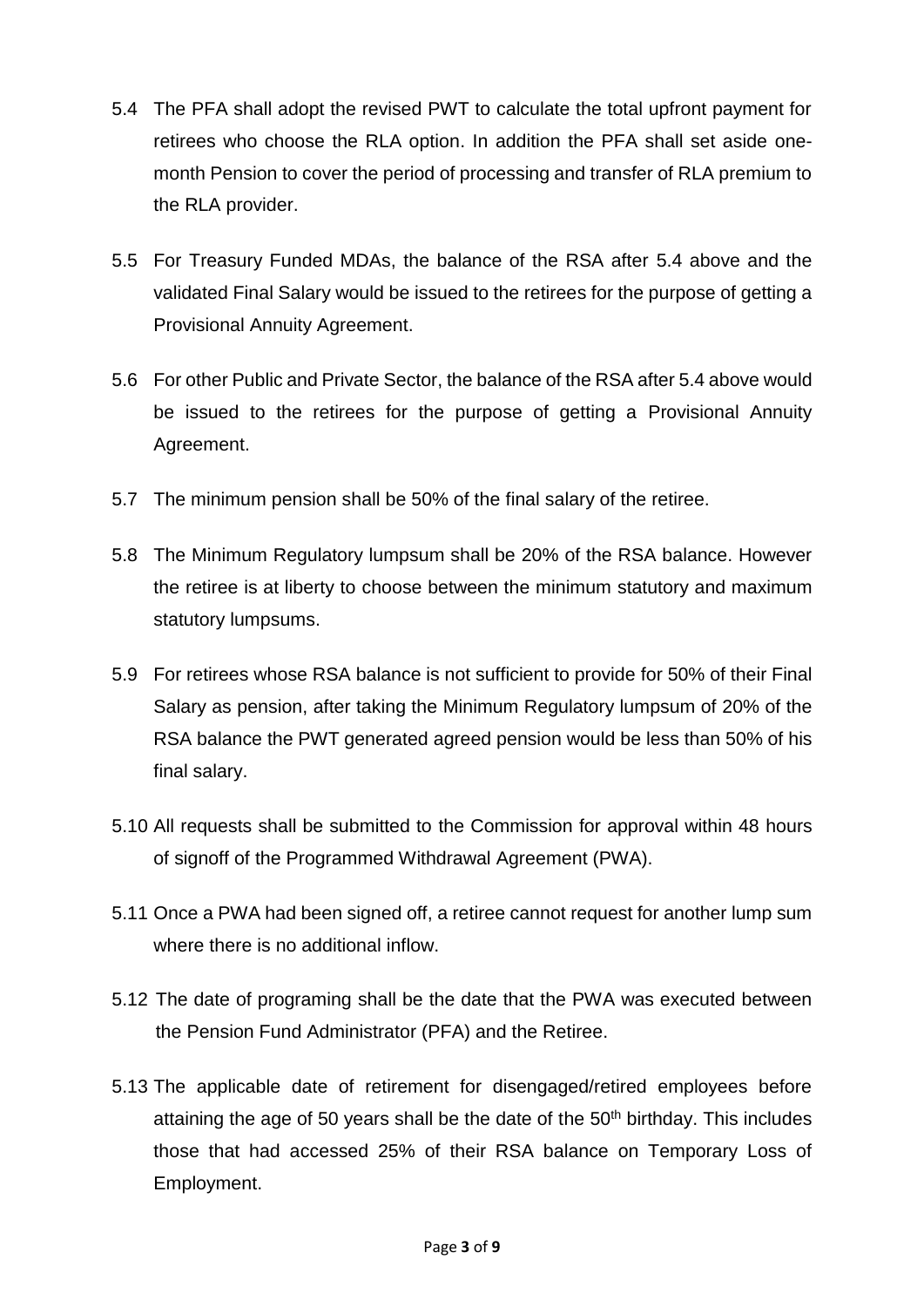- 5.14Further to 5.13 above, at the point of programming no arrears shall be paid to such a retiree for the period before the  $50<sup>th</sup>$  anniversary birthday.
- 5.15 PFAs shall process payment of retirement benefits within 48 hours of receipt of approval from the Commission.
- 5.16 PFAs shall instruct the Pension Fund Custodians (PFCs) to pay all approved retirement benefits within 24 hours of receipt of PFA instruction.
- 5.17 PFAs shall maintain a database of retirees on Programmed Withdrawal.
- 5.18 The Commission shall respond within 72 hours to all approval requests on PWT.
- 5.19 The Commission shall be indemnified and / or discharged from any liabilities arising from the information provided by the PFA on retirement benefits payment using the revised PWT.

# **6.0 DOCUMENTATION REQUIREMENT FOR PROCESSING PWT REQUESTS**

- 6.1 The Standard Notice Retirement (SNR) Form shall be duly completed by the PFA and retained in the mandate file of the retiree, with copy of the following:
	- i. Any of the following means of identification; National ID or National Driver's License or Permanent Voters Card (PVC) or International Passport);
	- ii. Letter of first appointment / Attestation Letter for Public sector employees;
	- iii. Letter of employment / Letter of appointment for Private sector employees;
	- iv. Official Notice of Retirement or Acceptance of Retirement by Employer;
	- v. Birth certificate or declaration of age of the retiree;
	- vi. Any of the Last 3 months pay slip stating final salary to include salary structure, grade level and step at retirement for Public Sector;
	- vii. Any of the Last 3 months' payslip stating final salary for Private sector employee;
	- viii. Acknowledgement letter of non-indebtedness of accrued pension/pre-act benefits or outstanding pension contribution by employer of an employee in the Private sector; and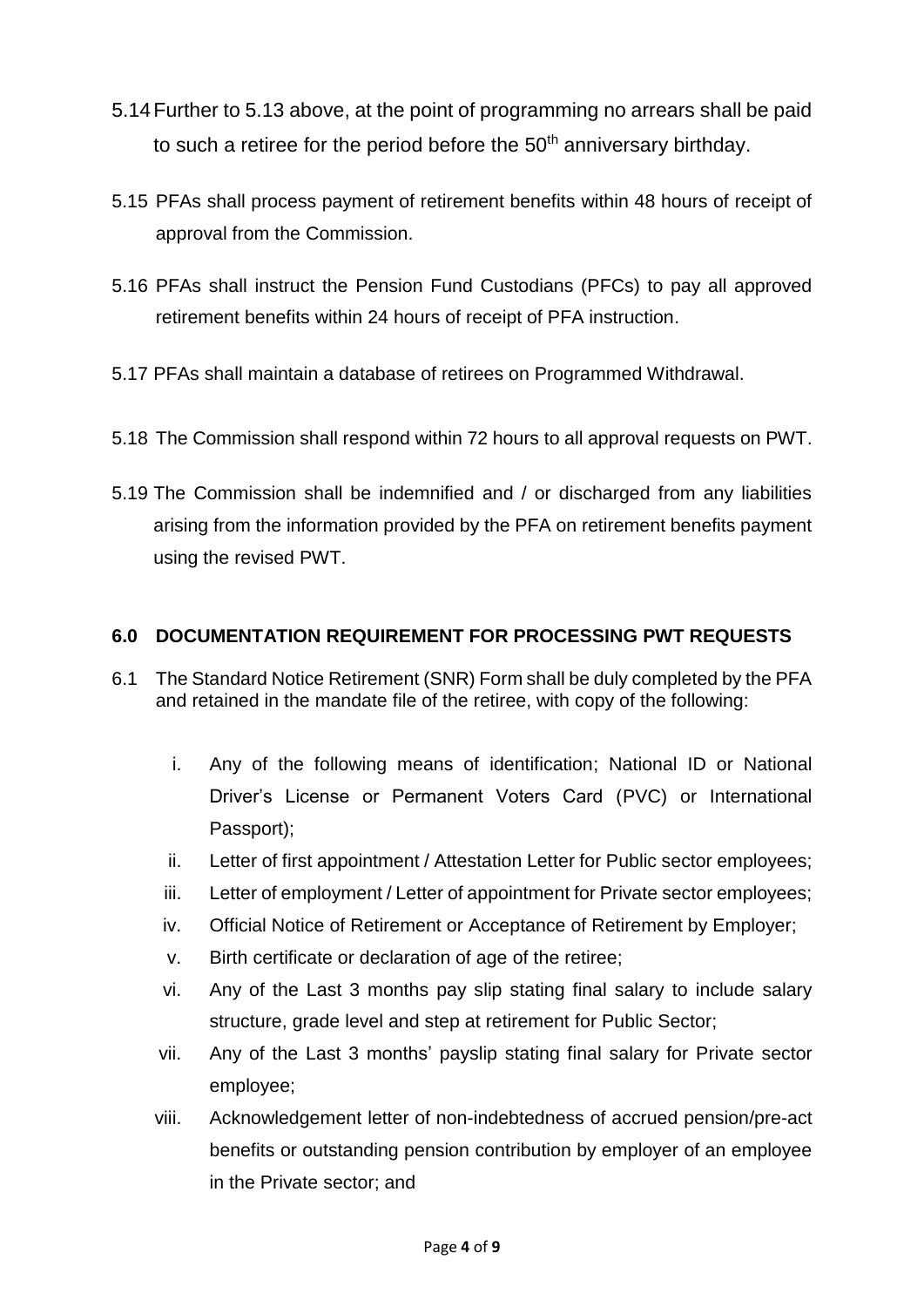- ix. Any other documents that may be required by the PFA.
- 6.2 An authorised PFA personnel shall sight the original documents listed under clause 6.1 above and shall do the following:
	- i. Confirm that the passport photograph appended on the form is of the retirees' current likeness;
	- ii. Ensure that there are no irregularities in the documents/information provided by the employee.
	- iii. Ensure that all relevant documents submitted in clause 6.1 above are authenticated and certified true copies; and
	- iv. Ensure that all relevant documents submitted in clause 6.1 above are kept in the mandate file of the RSA Holders.
- 6.3 The retirees are to be classified into two broad employment sectors namely; Public and Private Sectors of the economy.
	- i. **Public Sector**: This is further sub-divided into three groups namely Treasury Funded Ministries, Department and Agencies (MDAs), Self-Funding Agencies, State Government MDAs and Local Government.
		- a. **Treasury Funded MDAs**: These are MDAs that receive their funds directly from the Federal Treasury Account through the Office of the Accountant General of the Federation. This includes MDAs that have joined the Integrated Payroll and Personnel Information System (IPPIS) platform. See list of Treasury Funded MDAs and salary structure as approved by Salaries and Wages Commission which shall be reviewed by the Commission from time to time.
		- b. **Self-Funding Agencies**: These are agencies that remit their pension contributions directly from their Internally Generated Revenue (IGR) to the PFAs account with the PFC.
		- c. **State Government MDAs**: These are agencies that remit their pension directly from State Government Treasury or State/Local Government Pension Bureau to the PFAs account with the PFC.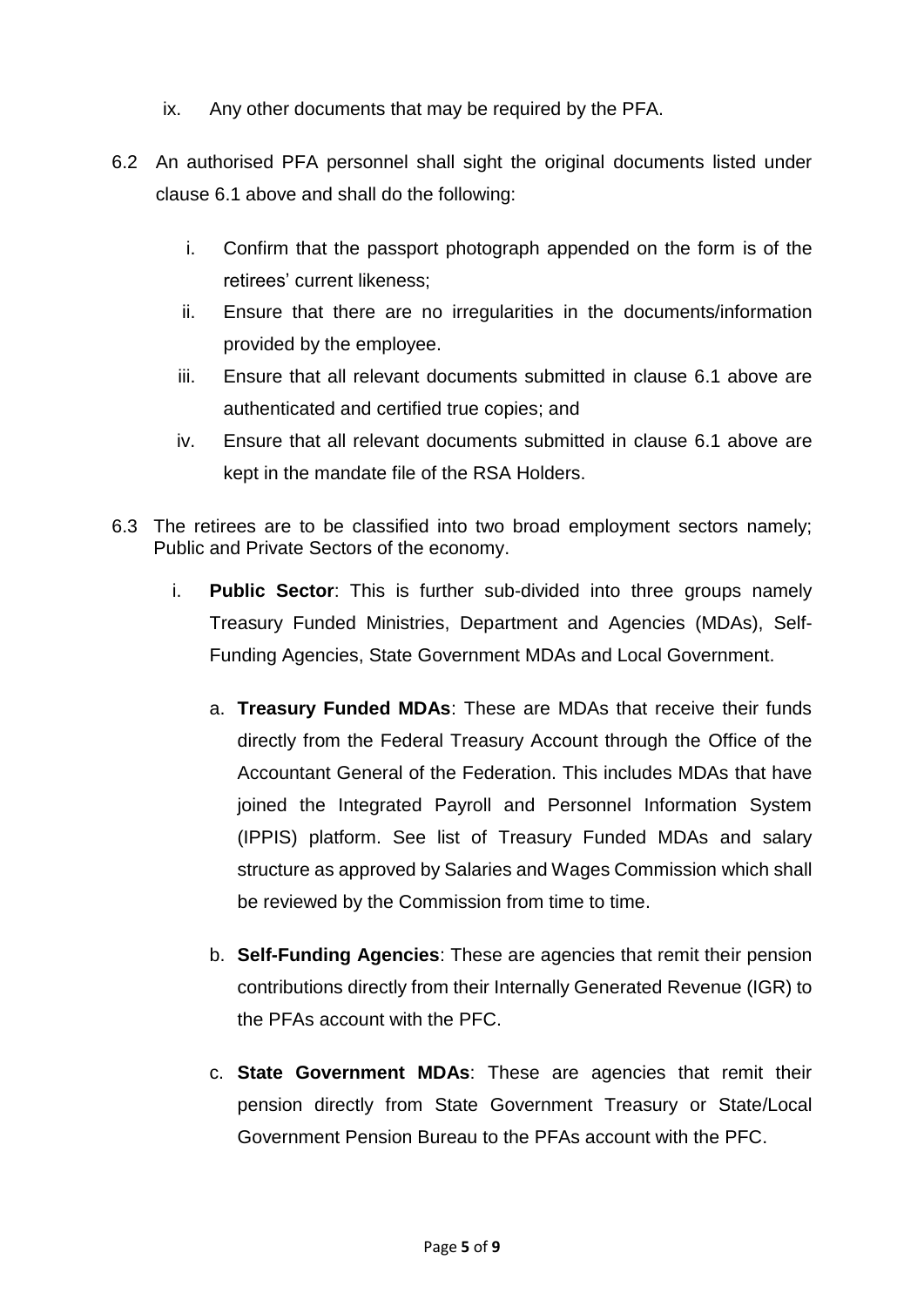- ii. **Private Sector**: These are private employers who remit their employees' pension contributions directly to the PFAs account with the PFC.
- 6.4 PFAs are required to prepare, confirm and forward Programmed Withdrawal Request in the format specified by the Commission.
- 6.5 PFAs are required to input in the revised PWT the information listed in Table 1 below for single processing.

|  |  | Table 1: PWT Variables Input |  |
|--|--|------------------------------|--|
|--|--|------------------------------|--|

| <b>SN</b> | TITLE                   | <b>DESCRIPTION</b>        |                        |
|-----------|-------------------------|---------------------------|------------------------|
|           | <b>Salary Structure</b> | XXXXXX                    | Input only for         |
|           | Grade Level             | <b>NUMERIC DIGIT (XX)</b> | <b>Public Sector</b>   |
|           | <b>Step</b>             | <b>NUMERIC DIGIT (XX)</b> | <b>Treasury Funded</b> |
|           |                         |                           | <b>MDA Employees</b>   |

| 4 | Gender                      | M or F                                    |
|---|-----------------------------|-------------------------------------------|
| 5 | Date of Birth               | <b>DD-MMM-YYYY</b>                        |
| 6 | Date of Retirement          | <b>DD-MMM-YYYY</b>                        |
|   | (PFA<br>Date of Programming | <b>DD-MMM-YYYY</b>                        |
|   | <b>Provided Date)</b>       |                                           |
| 8 | RSA Balance (N)             | <b>NUMERIC DIGIT TO 2 DECIMAL</b>         |
|   |                             | XXXXXX.XX                                 |
| 9 | Annual Salary (N)           | <b>NUMERIC DIGIT TO 2 DECIMAL XXXX.XX</b> |

6.6 The revised PWT would generate the outputs listed in the table 2 below:

# **Table 2: PWT Variables Output**

| 10         | Validated Annual Salary (TF MDAs<br>only) $H$ | NUMERIC DIGIT TO 2 DECIMAL XXXX.XX  |
|------------|-----------------------------------------------|-------------------------------------|
|            | Agreed Pension (N)                            | NUMERIC DIGIT TO 2 DECIMAL XXXX.XX  |
| $\vert$ 12 | l Recommended Lump sum (N)                    | NUMERIC DIGIT TO 2 DECIMAL XXXXX.XX |

| . . | $1100011111011000$ Lating 00111 (11) | $\mathbf{I} \cup \mathbf{I} \cup \mathbf{I} \cup \mathbf{I} \cup \mathbf{I} \cup \mathbf{I} \cup \mathbf{I} \cup \mathbf{I} \cup \mathbf{I} \cup \mathbf{I} \cup \mathbf{I} \cup \mathbf{I} \cup \mathbf{I} \cup \mathbf{I} \cup \mathbf{I} \cup \mathbf{I} \cup \mathbf{I} \cup \mathbf{I} \cup \mathbf{I} \cup \mathbf{I} \cup \mathbf{I} \cup \mathbf{I} \cup \mathbf{I} \cup \mathbf{I} \cup \mathbf{I} \cup \mathbf{I} \cup \mathbf{I} \cup \mathbf{$ |
|-----|--------------------------------------|------------------------------------------------------------------------------------------------------------------------------------------------------------------------------------------------------------------------------------------------------------------------------------------------------------------------------------------------------------------------------------------------------------------------------------------------------------|
|     |                                      |                                                                                                                                                                                                                                                                                                                                                                                                                                                            |
|     |                                      |                                                                                                                                                                                                                                                                                                                                                                                                                                                            |
|     |                                      |                                                                                                                                                                                                                                                                                                                                                                                                                                                            |
|     |                                      |                                                                                                                                                                                                                                                                                                                                                                                                                                                            |
|     |                                      |                                                                                                                                                                                                                                                                                                                                                                                                                                                            |

| <b>Pension Arrears (Where Applicable)</b> |                                |           |
|-------------------------------------------|--------------------------------|-----------|
| 13                                        | Number of Payments in Arrears  | XX        |
| 14                                        | <b>Agreed Periodic Pension</b> | XXXX.XX   |
| 15 <sub>2</sub>                           | Pension Arrears (N)            | XXXX.XX   |
| 16                                        | Recommended Lump Sum           | XXXXXX.XX |
|                                           | Amount(N)                      |           |
| 17                                        | Total Upfront Payment (N)      | XXXXXX.XX |

6.7 For Batch processing, PFAs are required to input the information listed in Table 3 below: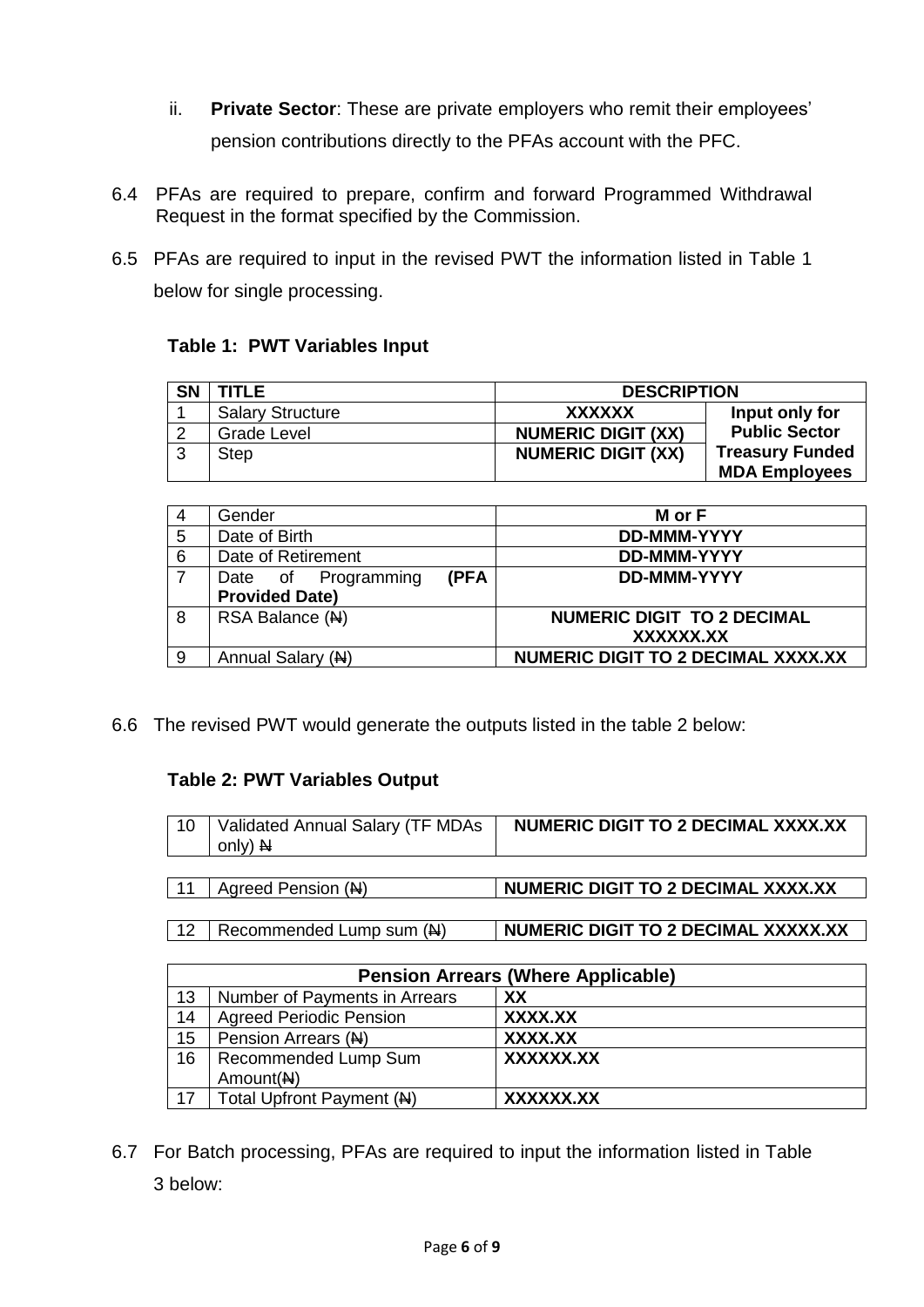| <b>SN</b>      | <b>TITLE</b>                             | <b>DESCRIPTION</b>                       |
|----------------|------------------------------------------|------------------------------------------|
|                | <b>RSA PIN</b>                           | PEN+12 DIGITS                            |
| $\overline{2}$ | Surname                                  | Full Surname (No Initials)               |
| 3              | <b>First Name</b>                        | Full First name (No Initials)            |
| 4              | Middle Name (if any)                     | Full Middle name (No Initials)           |
| 5              | Gender                                   | M or F                                   |
| 6              | Date of Birth                            | DD-MMM-YYYY                              |
| $\overline{7}$ | Date of Retirement                       | DD-MMM-YYYY                              |
| 8              | <b>Employer Name</b>                     | Full name of Employer (No Abbreviations) |
| 9              | <b>Employer Code</b>                     | PenCom assigned Code for the Employer    |
| 10             | Sector                                   | <b>Public or Private</b>                 |
| 11             | <b>Salary Structure</b>                  | <b>Treasury Funded only</b>              |
| 12             | <b>Grade Level</b>                       | <b>Treasury Funded only</b>              |
| 13             | <b>Step</b>                              | <b>Treasury Funded only</b>              |
| 14             | <b>PFA Name</b>                          | Full PFA name (No Abbreviations)         |
| 15             | Date of Programming                      | DD-MMM-YYYY                              |
| 16             | RSA Balance as at programming<br>date(M) | Numeric Digits to 2 decimal places       |
| 17             | Annual Salary (N)                        | Numeric Digits to 2 decimal places       |

**Table 3: PWT variable Input for Batch processing**

6.8 The revised PWT would generate the output listed in the table 4 below:

**Table 4: PWT variable output for batch processing** 

| <b>SN</b>      | <b>TITLE</b>                              | <b>DESCRIPTION</b>                 |  |
|----------------|-------------------------------------------|------------------------------------|--|
|                | Validated Annual Salary (TF MDAs Only)    | Numeric Digits to 2 decimal places |  |
|                | (N)                                       |                                    |  |
| 2              | Agreed Pension (Mthly/Qtrly) (N)          | Numeric Digits to 2 decimal places |  |
| 3              | Recommended Lump sum (N)                  | Numeric Digits to 2 decimal places |  |
|                |                                           |                                    |  |
|                | <b>Pension Arrears (Where Applicable)</b> |                                    |  |
| $\overline{4}$ | Number of Payments in arrears             | <b>Numeric Digits</b>              |  |
| 5              | Agreed Periodic Pension (N)               | Numeric Digits to 2 decimal places |  |
| 6              | Pension Arrears (If any) (N)              | Numeric Digits to 2 decimal places |  |
|                | Recommended Lump sum Amount (N)           | Numeric Digits to 2 decimal places |  |
| 8              | Total Upfront (N)                         | Numeric Digits to 2 decimal places |  |

6.9 The business process for the input and output above is hereby attached as **Appendix I**.

#### **7.0 REQUEST FOR APPROVAL OF PROGRAMMED WITHDRAWAL BY PFA**

7.1 PFAs are required to review the information/documents of prospective retirees provided in 6.1 above against information on their database.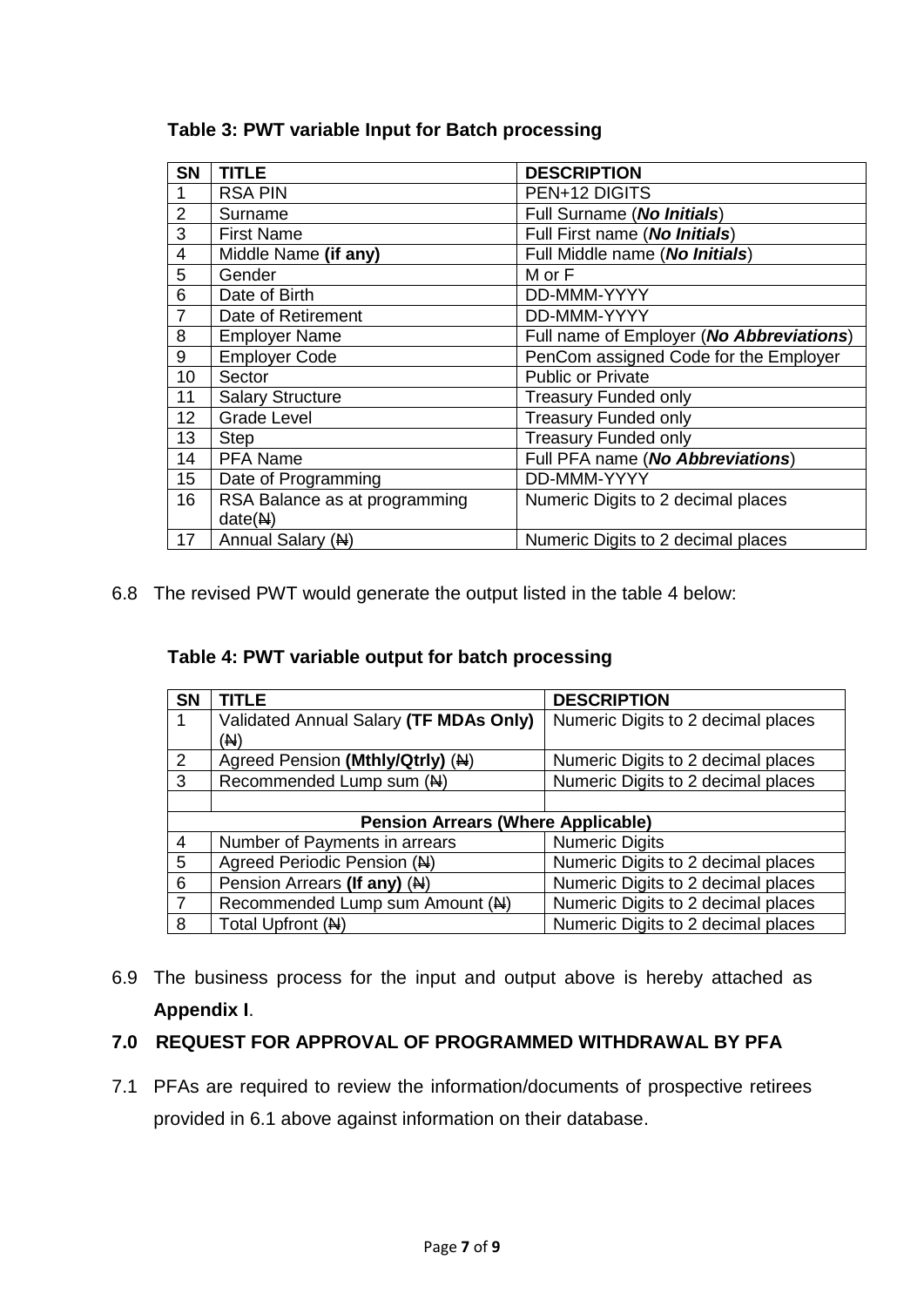- 7.2 For retirees from TF MDAs, the PFA shall use the payslip provided by the retiree to confirm the Annual Salary against the salary structure provided by the Commission in the PWT.
- 7.3 For self-funded MDAs, State Government and private sector, the PFA shall use the gross salary on the payslip provided by the retiree in the computation of the Annual Salary on the PWT.
- 7.4 The PFA shall utilize the revised PWT to compute the lump sum and pension (monthly/quarterly) using the input parameters provided in clause 6.5 above.
- 7.5 PFA shall inform the retiree on the minimum and maximum allowable pension and lump sum, while the retiree may agree with their recommendation or his preferred monthly pension and lump sum within the allowable limits.
- 7.6 All prospective retirees shall be required to sign and execute the revised Programmed Withdrawal Agreement and Consent Forms with their respective PFAs based on 7.4 and 7.5 above. See specimen format attached as **Appendix II & III.**
- 7.7 All revised PWA and Consent Forms received from prospective retirees shall be kept in the retirees' mandate file subject to examination by the Commission.
- 7.8 PFAs are required to forward computed Programmed Withdrawal requests to the Commission for approval through the email address: [benefitsinsurance@pencom.gov.ng](mailto:benefitsinsurance@pencom.gov.ng) using the PW request format provided by the Commission in the attached Business Process.
- 7.9 All requests to the Commission for approval must be endorsed by either the Managing Director or Executive Director (Operations) as well as the Head of Benefits and Compliance Officer. All endorsement in the above must be the original signature and not automated.
- 7.10 PFAs are to ensure that all PW requests are batched serially for ease of reference.